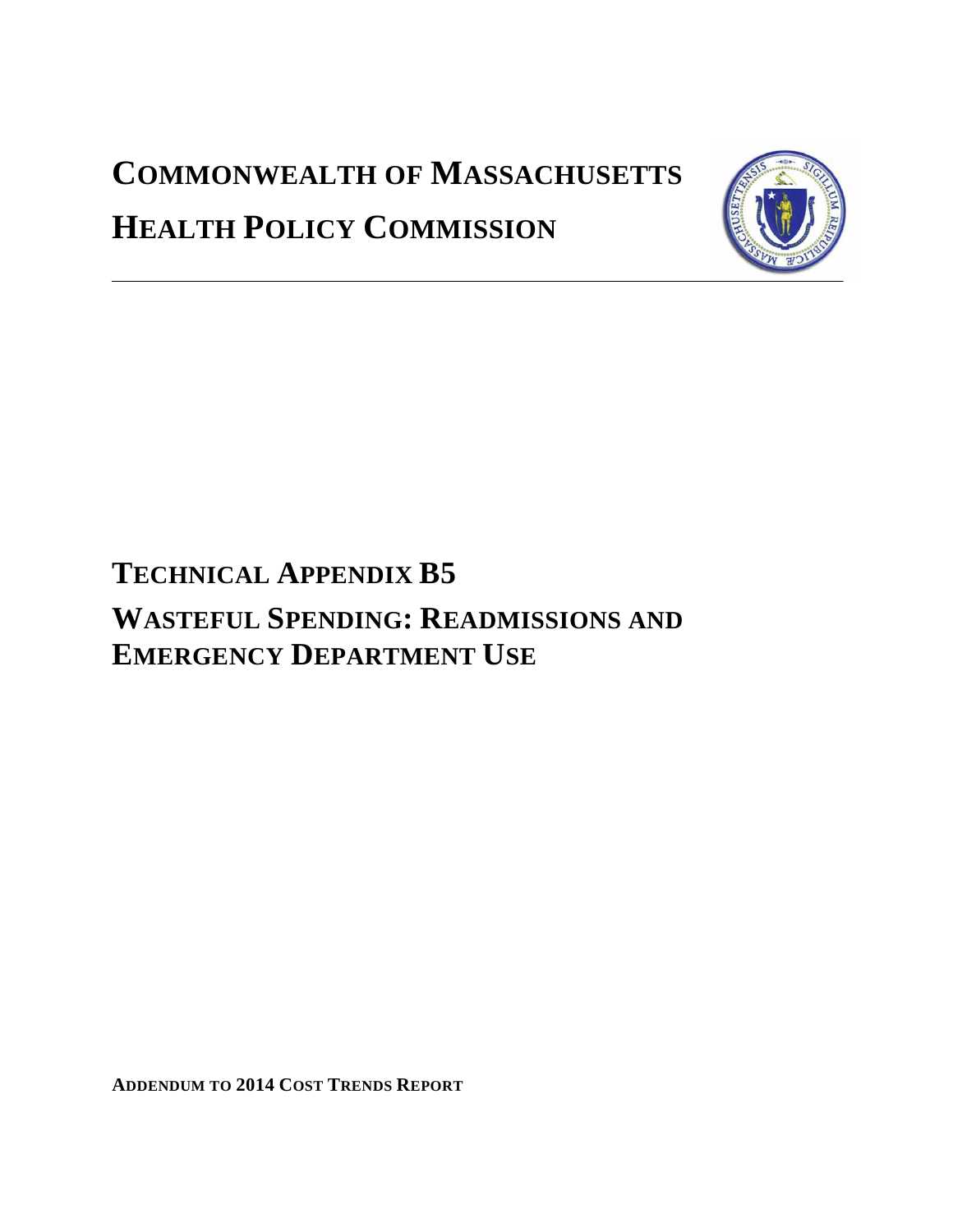### **Table of Contents**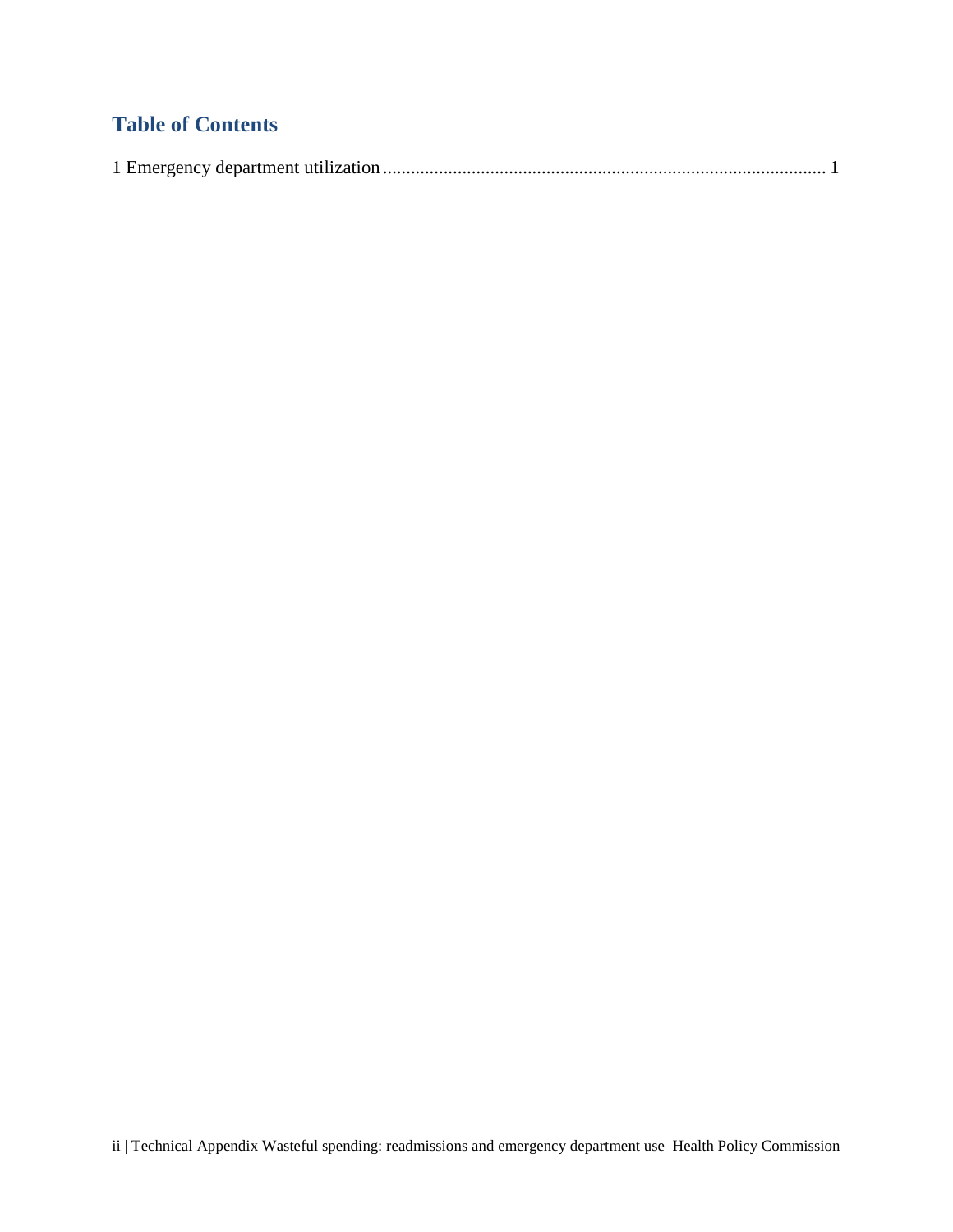#### <span id="page-2-0"></span>**1 Emergency department utilization**

The data for our analyses of emergency department (ED) utilization in Massachusetts include all outpatient emergency department visits, including Satellite Emergency Facility visits, by patients whose visits result in neither an outpatient observation stay nor an inpatient admission at the reporting facility from FY 2009 to FY 2012. The study population includes patients who presented at the ED and were discharged as outpatients within 24 hours. This data is submitted by hospitals to the Center for Health Information and Analysis. The HPC adjusted for age and sex when examining regional ED rate variation.

Our ED utilization analyses utilize the Emergency Department Algorithm developed by John Billings and colleagues at New York University. NYU has developed software for applying the algorithm using three different software applications: SAS, SPSS, and ACCESS – the HPC was able to transfer the algorithm data into STATA coding. The main purpose of the NYU ED Algorithm is to identify emergency department visits for primary care treatable conditions - i.e., visits that could have been provided in primary care setting or emergencies that could have been avoided if primary care had been delivered at earlier stage of illness. The NYU algorithm assigns the probability that each ICD-9 diagnosis code associated with an ED visit falls into one of the four categories: (1) non-emergent; (2) an emergency for a problem requiring contact with the medical system within 12 hours but treatable in an office visit (primary care treatable); (3) an emergency not treatable in an office visit but preventable or avoidable; and (4) an emergency that is not preventable or avoidable.

The ED algorithm provides an estimate of the number of avoidable ED visits within a dataset of ED visits. Following the NYU's ED algorithm, avoidable ED utilization in this report is defined as ED visits that are preventable or avoidable with timely and effective primary care, including three categories: (1) non-emergent; (2) emergency but primary care treatable; and (3) emergency (ED care needed) but preventable/ avoidable. We applied the algorithm to ED visits from 2010 - 2012 from CHIA's ED database.

Table B5.1 shows detailed data on outpatient ED visits per capita, by region.